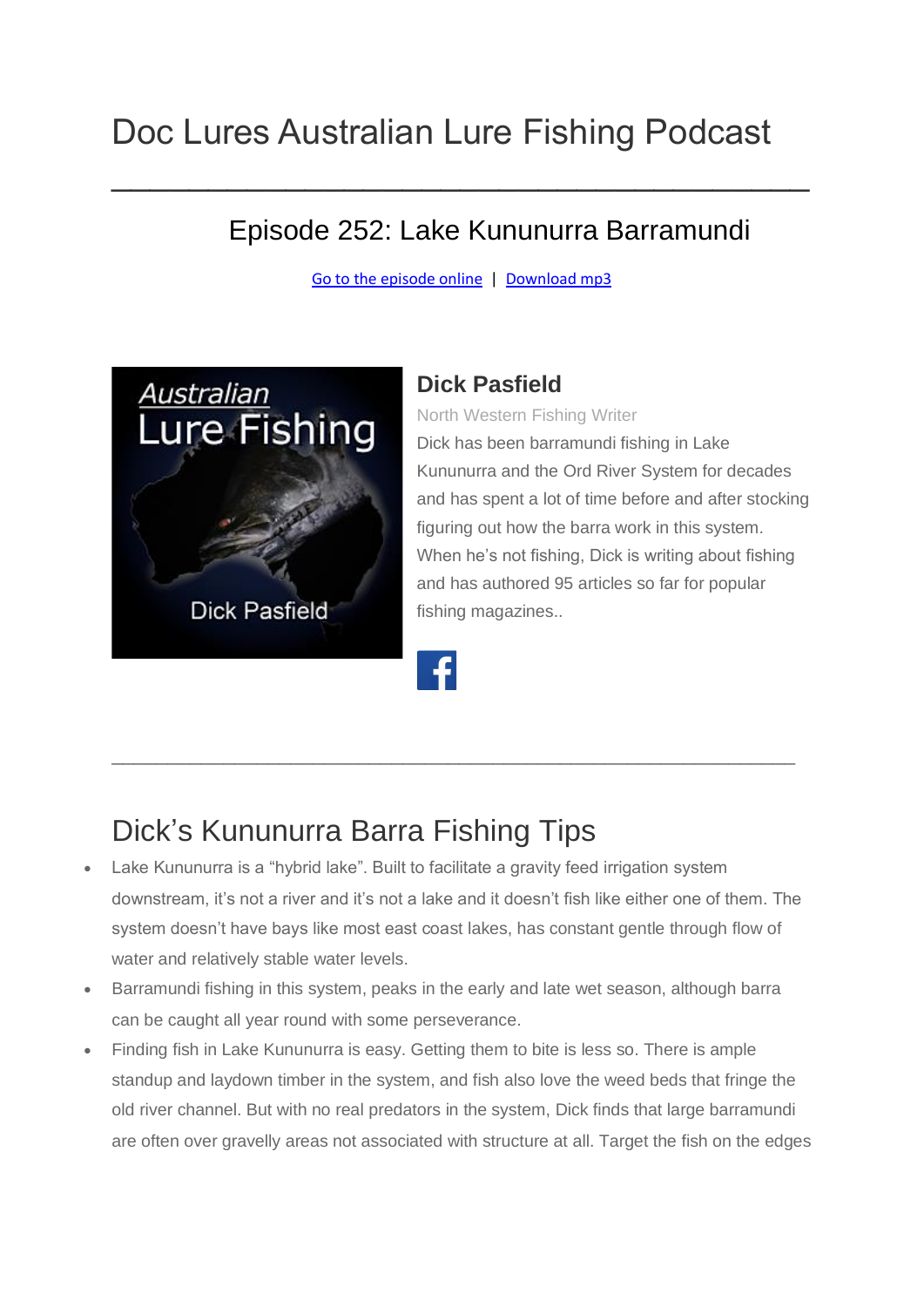of the school as they tend to be more active, while the fish in the thick of the school are often not feeding.

- Dick's preferred strategy is to find two schools of fish and work between the two putting in plenty of time and effort on one and eventually moving to the other if a bite is not forthcoming. He advocates plenty of perseverance, more so than is required on river fish.
- Don't overlook trolling as a valid fishing technique. Dragging a lure behind a boat ensures it is perfectly depth controlled and allows you to cover plenty of water. Dick prefers to use his main motor, claiming the electric "has knobs on it".
- Dick has kept meticulous catch records over a long period of time. His data shows that fish can be caught at any time but new moons fish poorest, waxing and waning moons better and full moons fish best. Likewise, daytime fishes poorest, dawn and dusk are more productive and nighttime is far and away the best.
- Barra in Kununurra are large, but as the system retains flow they tend not to become obese like many impoundment barra. Instead they stay lean and strong, putting up a powerful fight.
- If the barra are shut down, try fishing slow and quiet, switching off your sounder and using a sandbag on a rope to hold station, rather than an anchor or electric motor. Dick often finds that having a sleep while anchored over a school late at night and then getting up to fish around 2am can be a very effective strategy as the fish have become used to you subtle presence of the boat.
- Dick likes lures that have seen plenty of action and feels the motley appearance of lures that are missing paint might mimic the scruffy look of bait that have been boofed and missed by barra. Contrasty lures of dark bars over white or luminous lure bodies are often effective, especially at night on the full moon. Dick reckons the aim is to try and mimic a baitfish that's trying to sneak around without attracting the attention of a barra.

## Dick's Barra Fishing Tackle

- Dick uses a 5-10kg line class rod spin rod and a 4000 size reel loaded with 50lb braid and a 100lb leader to prevent chaffing on the barra's jaw or on structure.
- His second outfit is a 5-8kg rod and 3000 size reel loaded with 30lb braid line and 100lb leader.
- The outfit he chooses depends on the lures he's using and the structure he's fishing.